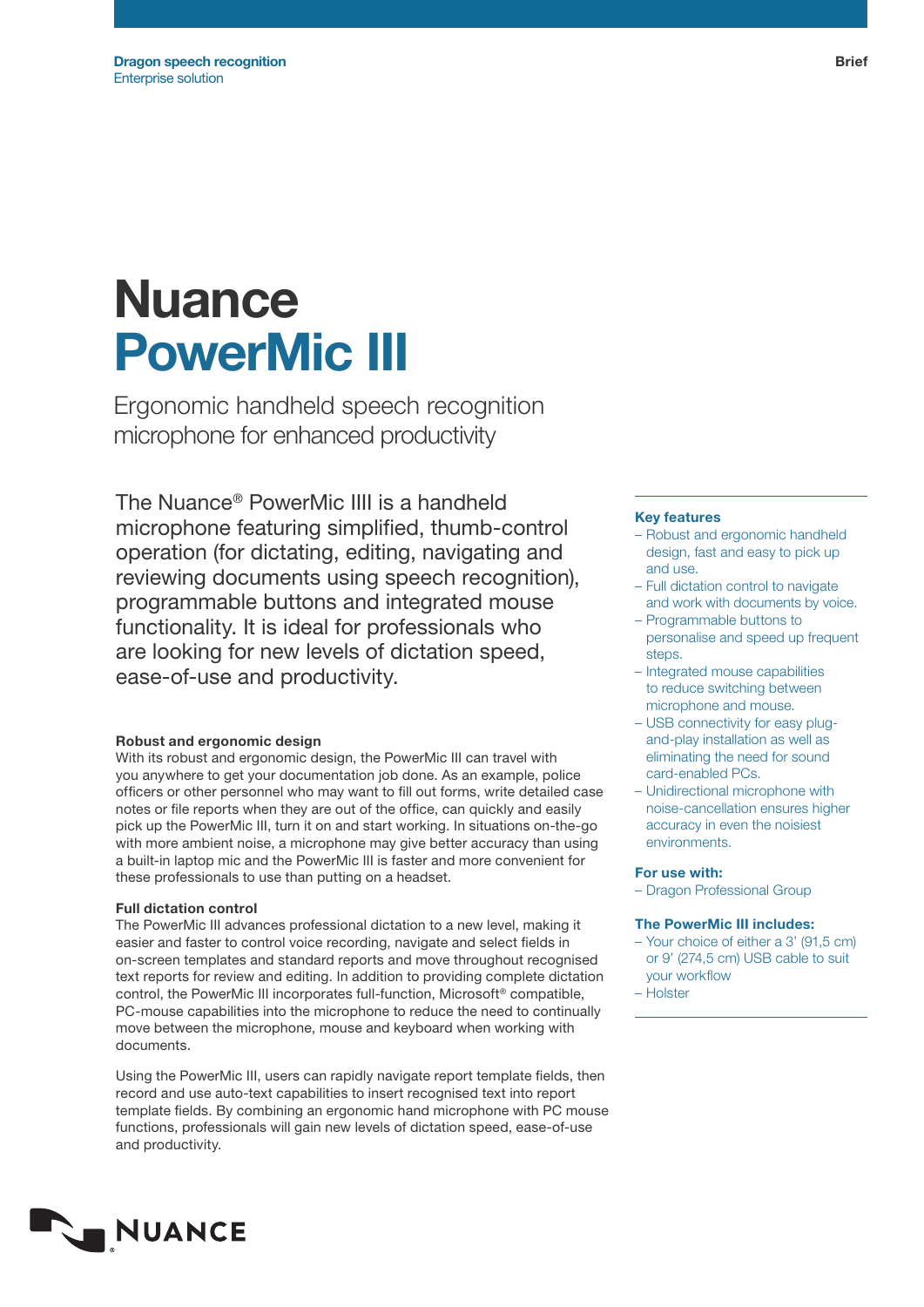# Programmable buttons

While the buttons are initially set for the most commonly used default commands, every corporate environment, workflow and even individual may be unique. Using the PowerMic III with the supported Dragon® products allow users to quickly and easily select the function that they want assigned to all the buttons to perform specific frequent tasks.

A dictate button to turn on and off the microphone as you speak with "press to talk" capability by default can be assigned to a button that is most convenient to the user. A particular button can also be assigned to advance sequentially through variable fields in a document to make it quick and easy to fill out frequently used forms by voice.

To learn more about Dragon Professional Group, as well as the complete line of Dragon speech recognition products, visit:

www.nuance.co.uk/dragon/

# Technical specifications

Operating System: Windows® 7, 8.1, 10 (32- and 64-bit); Windows Server 2008 R2 & 2012

USB: 1.1 or higher (USB port must be able to deliver min 500mA for power consumption)

Supported Environments: Local configuration only. Citrix® currently not supported.

Frequency Response Input/Output Microphone 20 - 16,000 Hz Speaker 500 - 5,000 Hz

Signal-to-Noise Ratio: +70db

#### Power Consumption

Current: max 500mA (max playback volume) Power: max 2.5 VA (max playback volume) Typical current consumption:

– Standby: 115mA

– Recording (with LED on): 130mA

– Playback at max volume: 400mA

Operating Temperature 5° to 35° C Storage Temperature -25 to +70° C

#### **Safety**

– IEC/EN/UL 60950-1: 2005 2nd edition): AM1:2009 Safety of Information Technology Equipment (ITE)

– Voltage and power draw: 5 Vdc, 500 mA max

### Emmissions – Class B

– EN 55032:2012 – Electromagnetic Compatibility of multimedia equipment Emissions requirements

- AS/NZS CISPR 32:2013 Electromagnetic Compatibility of multimedia equipment Emissions requirements
- FCC Title 47 of the Code of Federal Regulations (CFR47) Telecommunications part 15.107:2015 Radio Frequency Devices
- ICE-003:2012 Information Technology Equipment (ITE) Limits and methods of Measurement

#### Immunity

– EN 55024:2010 Information Technology Equipment – Immunity characteristics – Limits and methods of Measurement

#### FCC warning to user

– This device complies with part 15 of the FCC rules. Operation is subject to the following two conditions:

(1) This device may not cause harmful interference and

(2) this device must accept any interference received, including interference that may cause undesired operation.

# Compliance Manufacturers declaration of conformity

- The devices complies with the following EU Directives
- 2006/95/EC Low Voltage directive equipment safety,



- 2001/95/EC General Product Safety, – 2014/30/EU Electromagnetic Compatibility,
- 2011/65/EU RoHS,
- 1907/2006/EC Reach

Date of first affixing the CE mark 2015